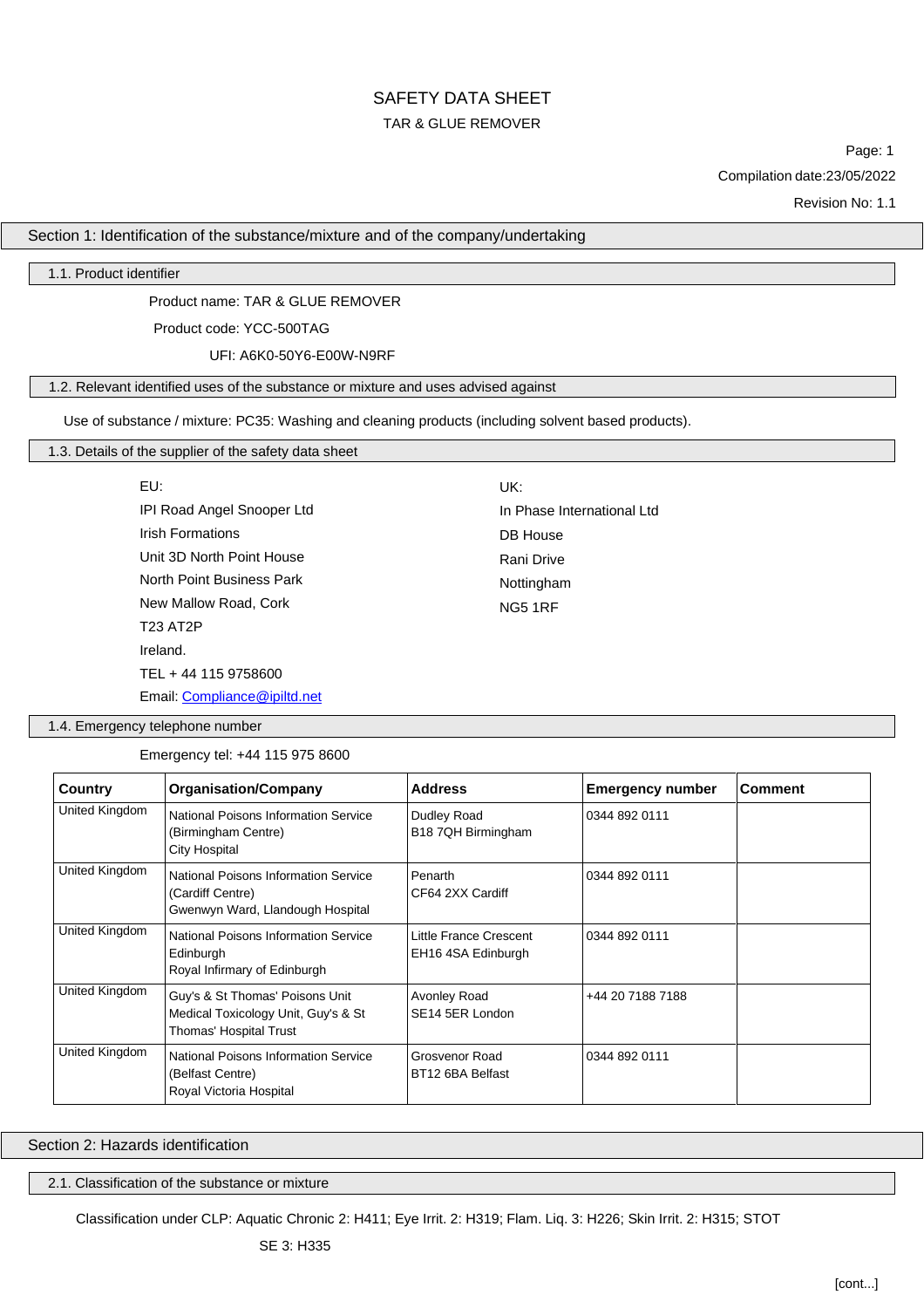### TAR & GLUE REMOVER

Most important adverse effects: Flammable liquid and vapour. Causes skin irritation. Causes serious eye irritation. May cause respiratory irritation. Toxic to aquatic life with long lasting effects.

### 2.2. Label elements

### Label elements:

Hazard statements: H226: Flammable liquid and vapour.

H315: Causes skin irritation.

H319: Causes serious eye irritation.

H335: May cause respiratory irritation.

H411: Toxic to aquatic life with long lasting effects.

Hazard pictograms: GHS02: Flame

GHS07: Exclamation mark

GHS09: Environmental



Signal words: Warning

Precautionary statements: P302+352: IF ON SKIN: Wash with plenty of water/.

P303+361+353: IF ON SKIN (or hair): Take off immediately all contaminated clothing.

Rinse skin with <water/shower>.

P304+340: IF INHALED: Remove person to fresh air and keep comfortable for breathing.

P305+351+338: IF IN EYES: Rinse cautiously with water for several minutes. Remove

contact lenses, if present and easy to do. Continue rinsing.

P332+313: If skin irritation occurs: Get medical <advice/attention>.

P337+313: If eye irritation persists: Get medical <advice/attention>.

P370+378: In case of fire: Use ... to extinguish.

P403+233: Store in a well-ventilated place. Keep container tightly closed.

P403+235: Store in a well-ventilated place. Keep cool.

### 2.3. Other hazards

Other hazards: In use, may form flammable / explosive vapour-air mixture.

PBT: This product is not identified as a PBT/vPvB substance.

### Section 3: Composition/information on ingredients

### 3.2. Mixtures

### Hazardous ingredients:

### 1,2,4-TRIMETHYLBENZENE

| <b>EINECS</b> | CAS     | PBT / WEL | <b>CLP Classification</b>                                                                                                          | Percent |
|---------------|---------|-----------|------------------------------------------------------------------------------------------------------------------------------------|---------|
| 202-436-9     | 95-63-6 |           | Flam. Liq. 3: H226; Acute Tox. 4: H332;<br>Eye Irrit. 2: H319; STOT SE 3: H335;<br>Skin Irrit. 2: H315; Aquatic Chronic 2:<br>H411 | 40-50%  |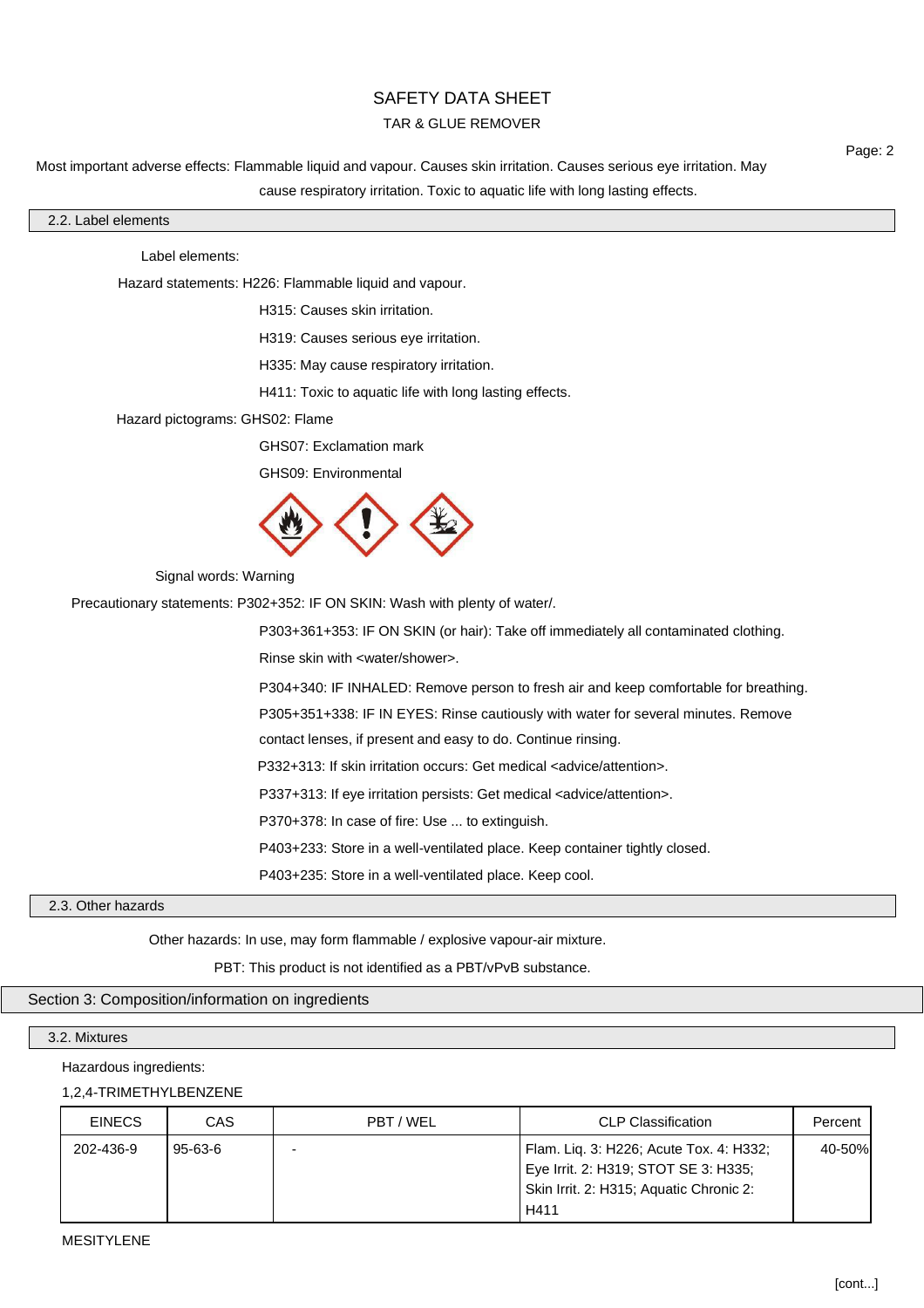# TAR & GLUE REMOVER

|                                                                                                                                         |                                                                                            |                                        |                                                                                                                                       |                                                                                                          | Page: 3 |  |
|-----------------------------------------------------------------------------------------------------------------------------------------|--------------------------------------------------------------------------------------------|----------------------------------------|---------------------------------------------------------------------------------------------------------------------------------------|----------------------------------------------------------------------------------------------------------|---------|--|
|                                                                                                                                         | 203-604-4                                                                                  | 108-67-8                               |                                                                                                                                       | Flam. Liq. 3: H226; STOT SE 3: H335;<br>Aquatic Chronic 2: H411                                          | 20-40%  |  |
|                                                                                                                                         | 2119985163-33-XXXX                                                                         |                                        |                                                                                                                                       | BENZENESULFONIC ACID, 4-C10-13-SEC-ALKYL DERIVS., COMPDS. WITH 2- - REACH registered number(s): 01-      |         |  |
|                                                                                                                                         | 284-664-9                                                                                  | 84961-74-0                             |                                                                                                                                       | Skin Irrit. 2: H315; Eye Irrit. 2: H319;<br>Aquatic Chronic 3: H412                                      | 1-10%   |  |
|                                                                                                                                         |                                                                                            | Section 4: First aid measures          |                                                                                                                                       |                                                                                                          |         |  |
|                                                                                                                                         |                                                                                            | 4.1. Description of first aid measures |                                                                                                                                       |                                                                                                          |         |  |
|                                                                                                                                         |                                                                                            | Skin contact:                          | Washimmediately with plenty of soap and water.                                                                                        | Remove all contaminated clothes and footwear immediately unless stuck to skin.                           |         |  |
|                                                                                                                                         |                                                                                            | Eye contact:                           | Bathe the eye with running water for 15 minutes. Consult a doctor.                                                                    |                                                                                                          |         |  |
|                                                                                                                                         |                                                                                            | Ingestion:                             | Wash out mouth with water. Consult a doctor.                                                                                          |                                                                                                          |         |  |
|                                                                                                                                         |                                                                                            | Inhalation:                            | Remove casualty from exposure ensuring one's own safety whilst doing so.                                                              |                                                                                                          |         |  |
|                                                                                                                                         |                                                                                            |                                        | Consult adoctor.                                                                                                                      |                                                                                                          |         |  |
|                                                                                                                                         |                                                                                            |                                        | 4.2. Most important symptoms and effects, both acute and delayed                                                                      |                                                                                                          |         |  |
|                                                                                                                                         |                                                                                            | Skin contact:                          | There may be irritation and redness at the site of contact.                                                                           |                                                                                                          |         |  |
|                                                                                                                                         |                                                                                            | Eye contact:                           | There may be irritation and redness. The eyes may water profusely.                                                                    |                                                                                                          |         |  |
|                                                                                                                                         |                                                                                            | Inhalation:                            | There may be soreness and redness of the mouth and throat.                                                                            |                                                                                                          |         |  |
| Ingestion:<br>There may be irritation of the throat with a feeling of tightness in<br>the chest. Exposuremay cause coughing or wheezing |                                                                                            |                                        |                                                                                                                                       |                                                                                                          |         |  |
|                                                                                                                                         | .Delayed / immediate effects: Immediate effects can be expected after short-term exposure. |                                        |                                                                                                                                       |                                                                                                          |         |  |
| 4.3. Indication of any immediate medical attention and special treatment needed                                                         |                                                                                            |                                        |                                                                                                                                       |                                                                                                          |         |  |
| Immediate / special treatment: Eye bathing equipment should be available on the premises.                                               |                                                                                            |                                        |                                                                                                                                       |                                                                                                          |         |  |
|                                                                                                                                         |                                                                                            | Section 5: Fire-fighting measures      |                                                                                                                                       |                                                                                                          |         |  |
|                                                                                                                                         | 5.1. Extinguishing media                                                                   |                                        |                                                                                                                                       |                                                                                                          |         |  |
|                                                                                                                                         |                                                                                            |                                        | spray to cool containers.                                                                                                             | Extinguishing media: Alcohol resistant foam. Water spray. Carbon dioxide. Dry chemical powder. Use water |         |  |
|                                                                                                                                         |                                                                                            |                                        | 5.2. Special hazards arising from the substance or mixture                                                                            |                                                                                                          |         |  |
|                                                                                                                                         |                                                                                            |                                        | Exposure hazards: Flammable. In combustion emits toxic fumes. Forms explosive air-vapour mixture.                                     |                                                                                                          |         |  |
|                                                                                                                                         | 5.3. Advice for fire-fighters                                                              |                                        |                                                                                                                                       |                                                                                                          |         |  |
|                                                                                                                                         |                                                                                            |                                        | Advice for fire-fighters: Wear self-contained breathing apparatus. Wear protective clothing to prevent contact<br>with skin and eyes. |                                                                                                          |         |  |
|                                                                                                                                         |                                                                                            | Section 6: Accidental release measures |                                                                                                                                       |                                                                                                          |         |  |
|                                                                                                                                         |                                                                                            |                                        |                                                                                                                                       |                                                                                                          |         |  |

6.1. Personal precautions, protective equipment and emergency procedures

Personal precautions: Refer to section 8 of SDS for personal protection details. If outside do not approach from

downwind. If outside keep bystanders upwind and away from danger point. Mark out the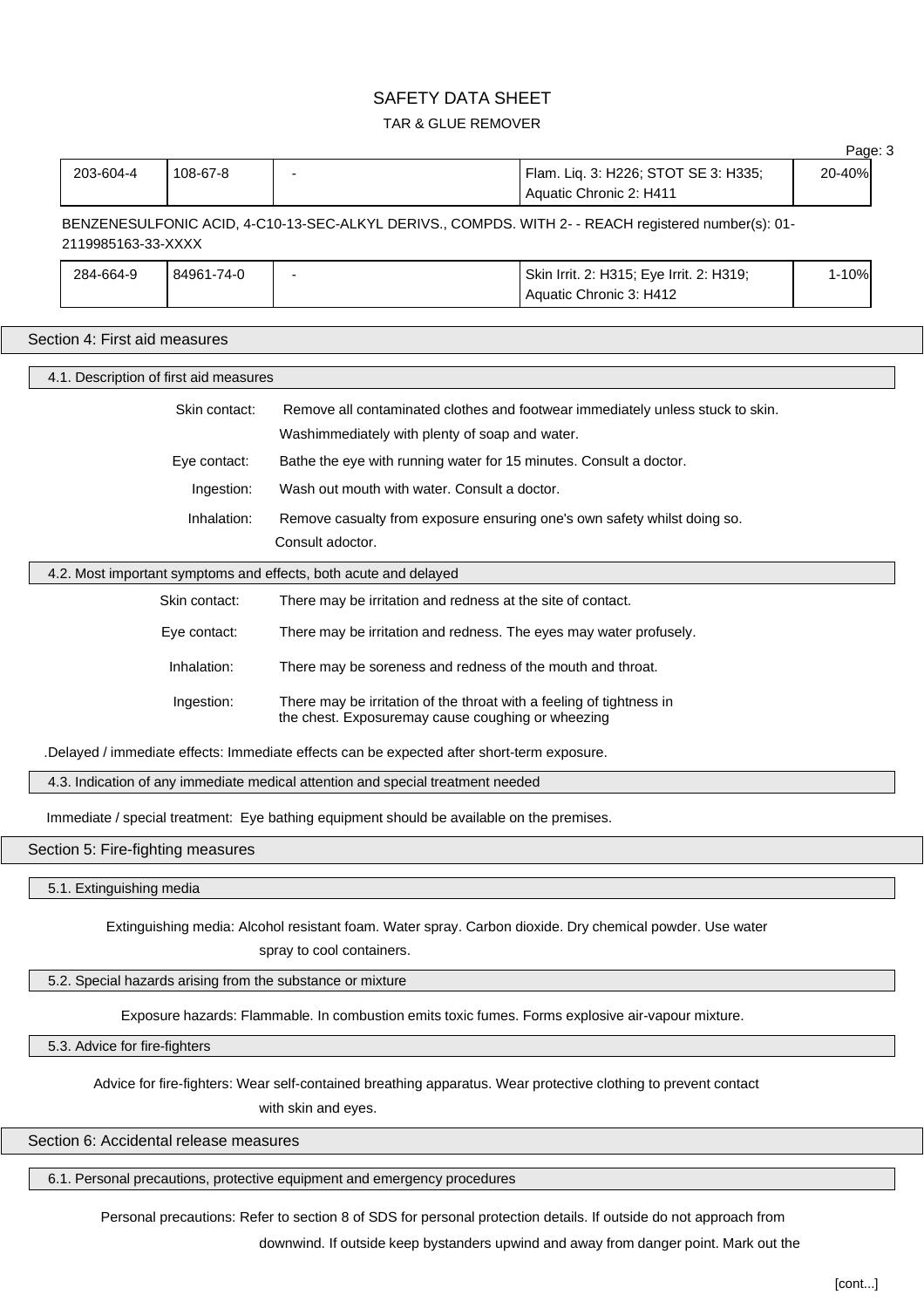# TAR & GLUE REMOVER

contaminated area with signs and prevent access to unauthorised personnel. Turn leaking containers leak-side up to prevent the escape of liquid. Eliminate all sources of ignition.

### 6.2. Environmental precautions

Environmental precautions: Do not discharge into drains or rivers. Contain the spillage using bunding.

6.3. Methods and material for containment and cleaning up

Clean-up procedures: Absorb into dry earth or sand. Transfer to a closable, labelled salvage container for disposal by an appropriate method. Do not use equipment in clean-up procedure which may produce sparks.

6.4. Reference to other sections

Reference to other sections: Refer to section 8 of SDS.

Section 7: Handling and storage

7.1. Precautions for safe handling

Handling requirements: Avoid direct contact with the substance. Ensure there is sufficient ventilation of the area.

Do not handle in a confined space. Avoid the formation or spread of mists in the air.

Smoking is forbidden. Use non-sparking tools.

7.2. Conditions for safe storage, including any incompatibilities

Storage conditions: Store in a cool, well ventilated area. Keep container tightly closed. Keep away from

sources of ignition. Prevent the build up of electrostatic charge in the immediate area.

Ensure lighting and electrical equipment are not a source of ignition.

7.3. Specific end use(s)

Specific end use(s): No data available.

### Section 8: Exposure controls/personal protection

8.1. Control parameters

Hazardous ingredients:

### 1,2,4-TRIMETHYLBENZENE

Workplace exposure limits:  $\blacksquare$ 

| State | 8 hour TWA          | 15 min. STEL | 8 hour TWA | 15 min. STEL |
|-------|---------------------|--------------|------------|--------------|
| UK    | $125 \text{ mg/m3}$ |              |            |              |

MESITYLENE

| -112<br>- -<br>חח<br>$\sim$ $\sim$<br>. .<br>$\sim$ $\sim$<br>$\sim$ |
|----------------------------------------------------------------------|
|----------------------------------------------------------------------|

Page: 4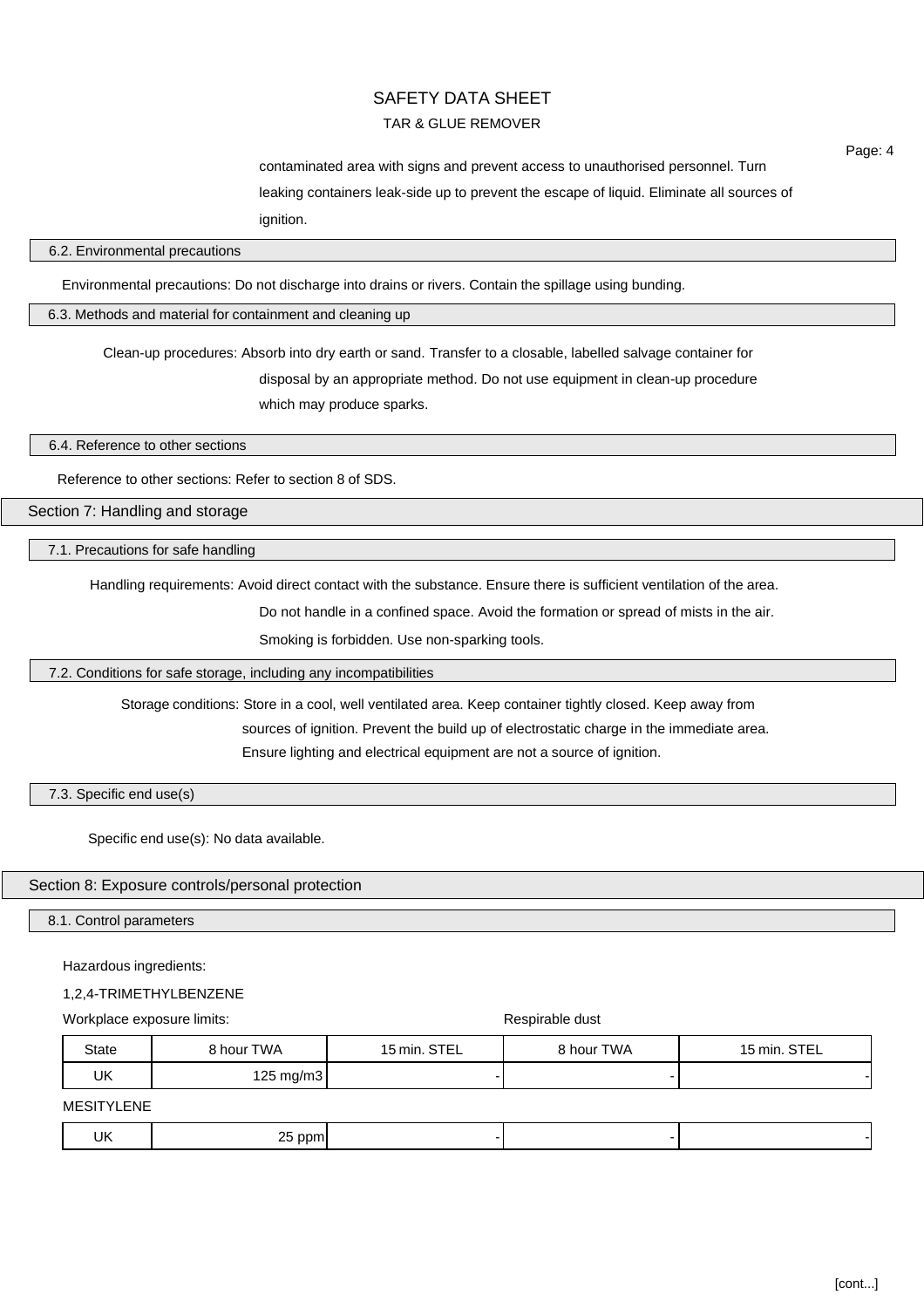# TAR & GLUE REMOVER

Page: 5

### DNEL/PNEC Values

DNEL / PNEC No data available.

### 8.2. Exposure controls

Engineering measures: Ensure there is sufficient ventilation of the area. Ensure lighting and electrical

equipment are not a source of ignition.

Respiratory protection: Self-contained breathing apparatus must be available in case of emergency.

Hand protection: Protective gloves.

Eye protection: Safety glasses. Ensure eye bath is to hand.

Skin protection: Protective clothing.

Section 9: Physical and chemical properties

### 9.1. Information on basic physical and chemical properties

State: Liquid

Colour: Various

Odour: Aromatic

Flash point°C: 43

9.2. Other information

Other information: No data available.

Section 10: Stability and reactivity

10.1. Reactivity

Reactivity: Stable under recommended transport or storage conditions.

10.2. Chemical stability

Chemical stability: Stable under normal conditions. Stable at room temperature.

### 10.3. Possibility of hazardous reactions

Hazardous reactions: Hazardous reactions will not occur under normal transport or storage conditions.

Decomposition may occur on exposure to conditions or materials listed below.

10.4. Conditions to avoid

Conditions to avoid: Heat. Hot surfaces. Sources of ignition. Flames.

10.5. Incompatible materials

Materials to avoid: Strong oxidising agents. Strong acids.

10.6. Hazardous decomposition products

Haz. decomp. products: In combustion emits toxic fumes.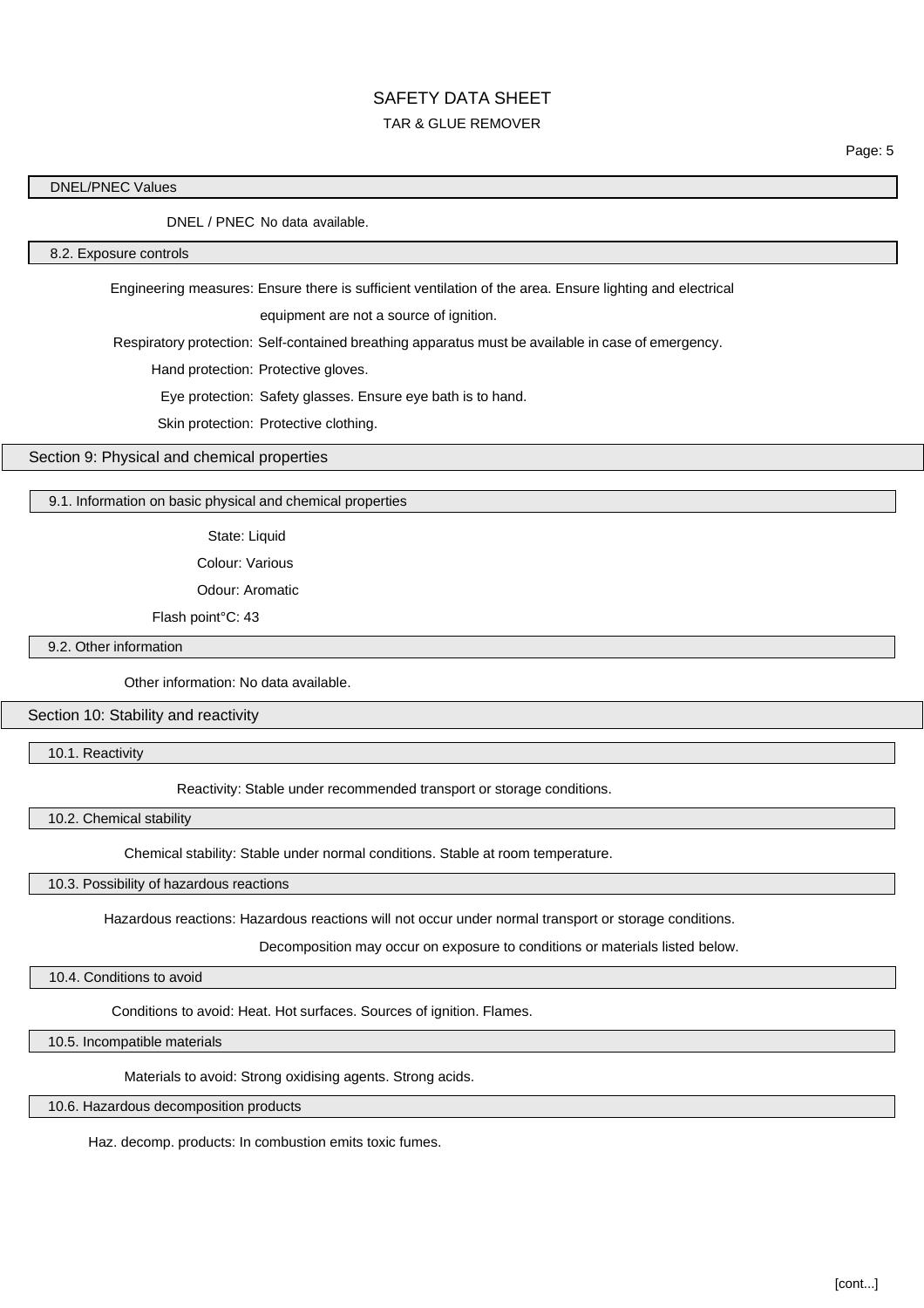# SAFETY DATA SHEET TAR & GLUE REMOVER

### Section 11: Toxicological information

### 11.1. Information on toxicological effects

Hazardous ingredients:

1,2,4-TRIMETHYLBENZENE

| <b>IPR</b> | $P^{\mathsf{A}}$<br>$\mathbf{M}$ | LDLO | 1752 | mg/kg |
|------------|----------------------------------|------|------|-------|
| ORL        | <b>RAT</b>                       | LD50 | ັ    | gm/kg |

MESITYLENE

| <b>IPF</b> | י הי<br>ັ∪∽<br>∼ | LDLO - | $- - -$ | 11.0 <sub>0</sub><br>u/Ko<br>. .<br>$\sim$ |
|------------|------------------|--------|---------|--------------------------------------------|
|            |                  |        |         |                                            |

Relevant hazards for product:

| Hazard                        | Route | Basis                 |
|-------------------------------|-------|-----------------------|
| Skin corrosion/irritation     | DRM   | Hazardous: calculated |
| Serious eye damage/irritation | OPT   | Hazardous: calculated |
| STOT-single exposure          | INH   | Hazardous: calculated |

Symptoms / routes of exposure

Skin contact: There may be irritation and redness at the site of contact.

Eye contact: There may be irritation and redness. The eyes may water profusely.

Ingestion: There may be soreness and redness of the mouth and throat.

Inhalation: There may be irritation of the throat with a feeling of tightness in the chest. Exposure may

cause coughing or wheezing.

Delayed / immediate effects: Immediate effects can be expected after short-term exposure.

### Section 12: Ecological information

12.1. Toxicity

Ecotoxicity values: No data available.

12.2. Persistence and degradability

Persistence and degradability: Biodegradable.

12.3. Bioaccumulative potential

Bioaccumulative potential: No bioaccumulation potential.

12.4. Mobility in soil

Mobility: Readily absorbed into soil.

12.5. Results of PBT and vPvB assessment

PBT identification: This product is not identified as a PBT/vPvB substance.

12.6. Other adverse effects

Other adverse effects: Negligible ecotoxicity.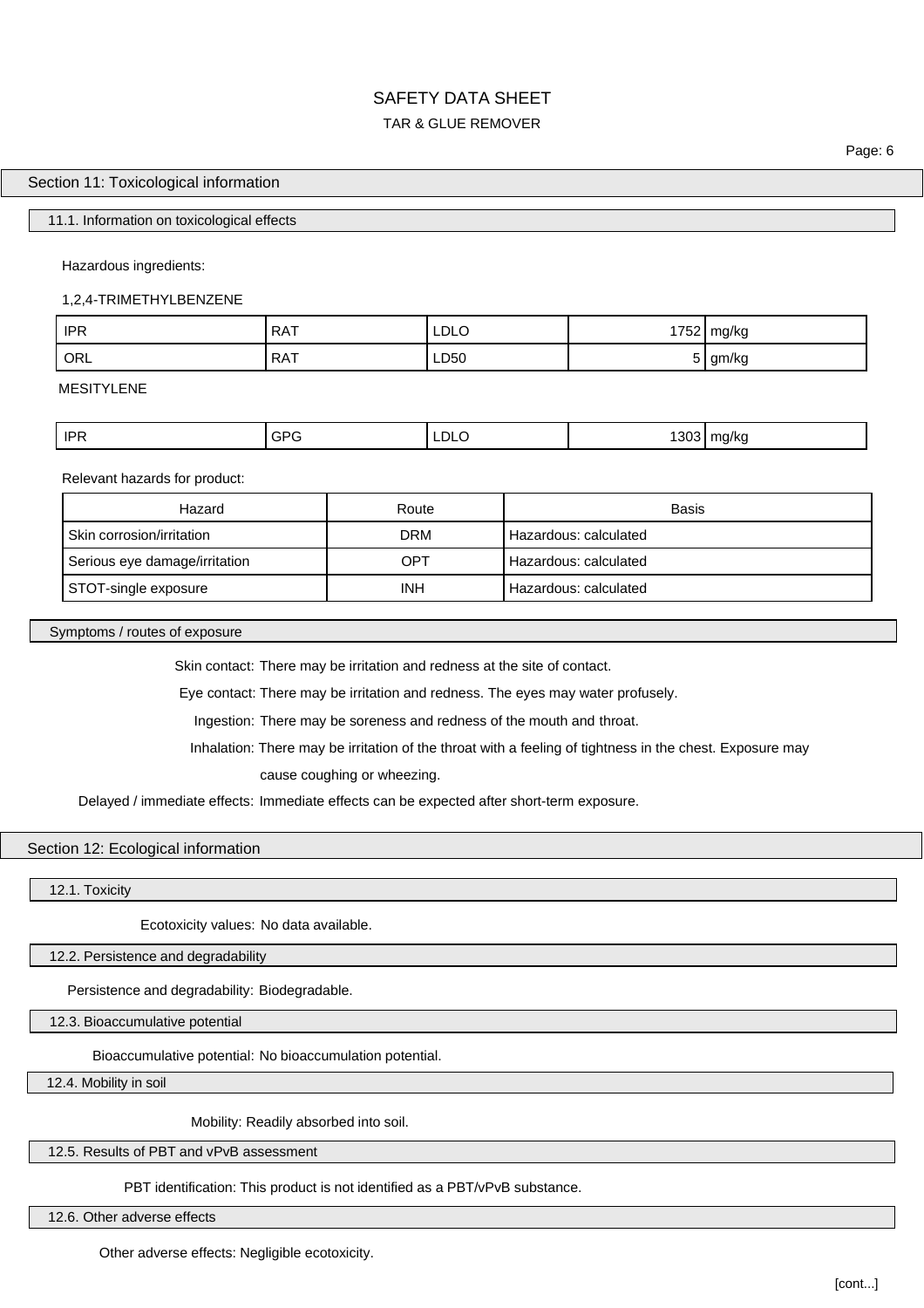### TAR & GLUE REMOVER

Page: 7

### Section 13: Disposal considerations

### 13.1. Waste treatment methods

Disposal operations: Transfer to a suitable container and arrange for collection by specialised disposal

company.

NB: The user's attention is drawn to the possible existence of regional or national

regulations regarding disposal.

### Section 14: Transport information

14.1. UN number

UN number: UN1268

14.2. UN proper shipping name

### Shipping name: PETROLEUM DISTILLATES, N.O.S.

(1,2,4-trimethylbenzene, mesitylene, 2-ethyltoluene, 3-ethyltoluene, 4-ethyltoluene)

14.3. Transport hazard class(es)

Transport class: 3

14.4. Packing group

Packing group: III

14.5. Environmental hazards

Environmentally hazardous: Yes Marine pollutant: No

14.6. Special precautions for user

Special precautions: No special precautions.

Tunnel code: D/E

Transport category: 3

Section 15: Regulatory information

15.1. Safety, health and environmental regulations/legislation specific for the substance or mixture

Specific regulations: Not applicable.

15.2. Chemical Safety Assessment

Chemical safety assessment: A chemical safety assessment has not been carried out for the substance or the mixture by

the supplier.

### Section 16: Other information

Other information

Other information: \* indicates text in the SDS which has changed since the last revision.

Phrases used in s.2 and s.3: H226: Flammable liquid and vapour.

H315: Causes skin irritation.

H319: Causes serious eye irritation.